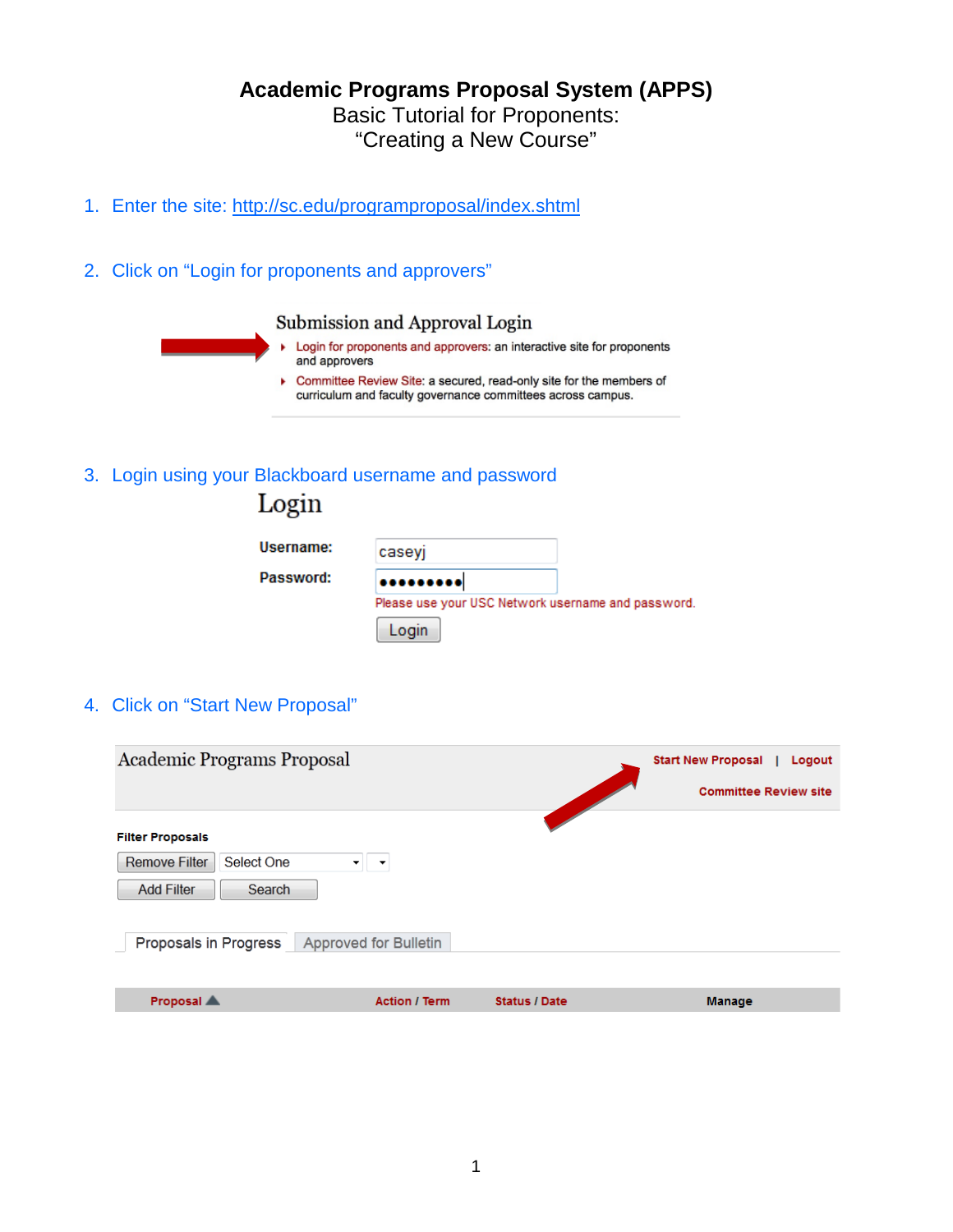## 5. Select "Course Action".

### **New Proposal**

### **Course Actions**

#### Start here for course-level curricular actions like adding, changing, or deleting a course.

Course actions include new course proposals as well as proposals to delete a course. You can also propose a change to an existing course including:

- Adding distance delivery
- Designating a course as Carolina Core
- Changing the individual features of a course (hours, bulletin description, pre-requisites, etc.)

### **Program Actions**

#### Start here for program-level curricular actions for majors, concentrations, certificates, etc.

Only Academic Program Liaisons can initiate a new program, including majors, concentrations, undergraduate research tracks and dual degrees.

For more information and specific guidelines based on the type of academic action, please contact your campus, college or school APL or Dr. Tena B. Crews, Associate Provost of Academic Programs, at 777-6727.



6. Complete "Primary Contact Information" -- fields marked \* are required. You may name additional users (enter their USC Network User Name) whom you authorize to access and update this proposal. Only you can submit your proposal, however.

| Course Proposal                              |                                        |                                                                                                                            | <b>Proposal M</b> |
|----------------------------------------------|----------------------------------------|----------------------------------------------------------------------------------------------------------------------------|-------------------|
| <b>Contact Information</b>                   |                                        |                                                                                                                            |                   |
| <b>Primary Proponent Contact Information</b> |                                        |                                                                                                                            |                   |
|                                              | Name: *<br>Joanna Casey<br>Email: *    | Title: *<br>Professor<br>Phone:                                                                                            |                   |
|                                              | caseyj@mailbox.sc.edu                  |                                                                                                                            |                   |
| <b>Additional Users</b>                      |                                        |                                                                                                                            |                   |
|                                              | Created by:<br>caseyj<br>CASEY, JOANNA | The following user accounts will have update access to this proposal. Only the creator/proponent can submit this proposal. |                   |
|                                              | Additional Username (2):<br>keegan     | Additional Username (3):                                                                                                   |                   |
|                                              | Additional Username (4):               | Additional Username (5):                                                                                                   |                   |



Adr

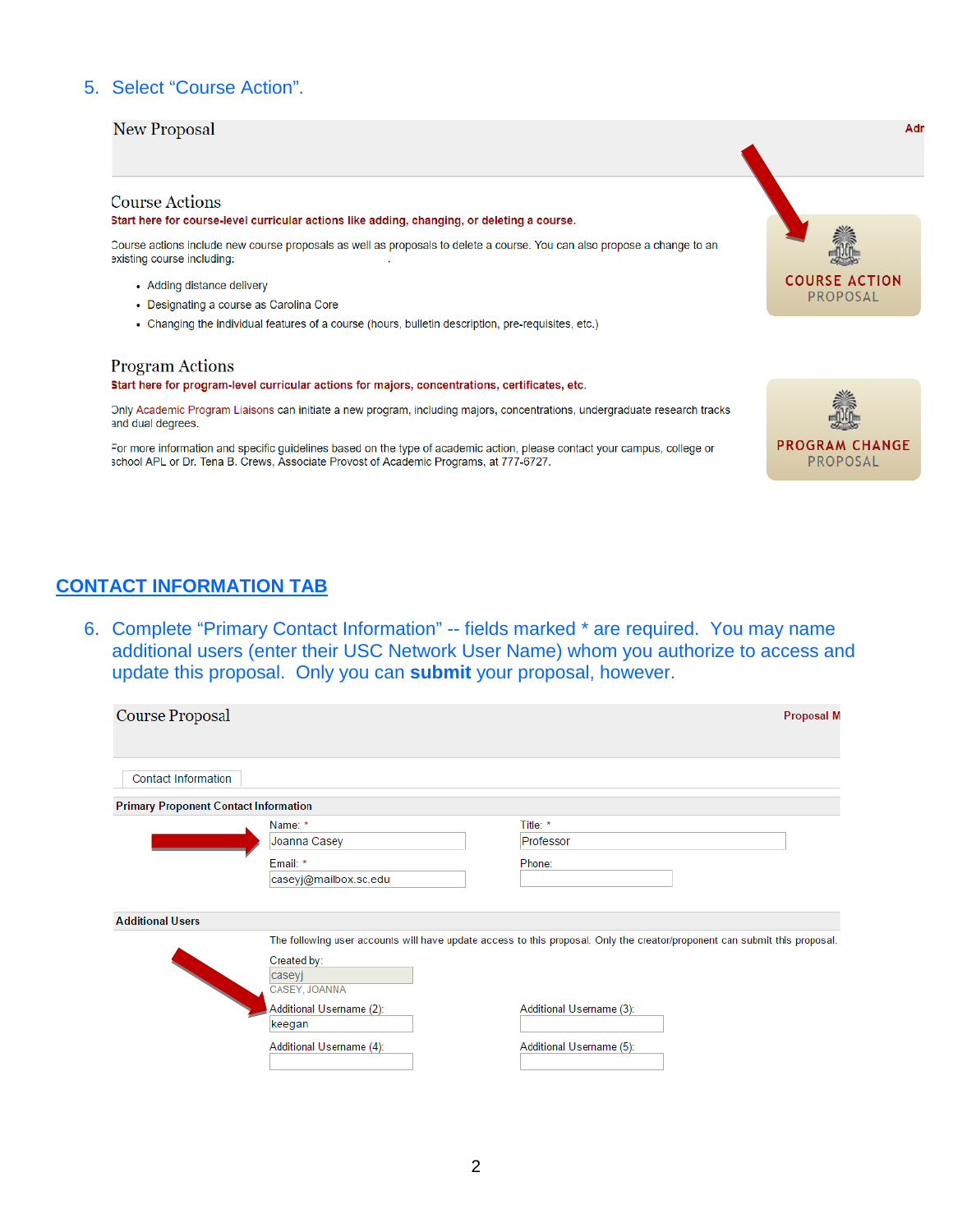7. Select "New Course Proposal" and "Course Level". NOTE: "New Course" Actions include Distributed Learning (DED) questions. For any Action involving Carolina Core Courses, also click "Carolina Core Designation" box.

| <b>Course Proposal</b>                                                                       |                                                                                                                                                                                                                                                                                                                                            |
|----------------------------------------------------------------------------------------------|--------------------------------------------------------------------------------------------------------------------------------------------------------------------------------------------------------------------------------------------------------------------------------------------------------------------------------------------|
| <b>Course Action Type: *</b><br>New and Change actions include<br>Distributed Learning (DED) | New Course Proposal (NCP)<br>Delete an Existing Course<br>Change to Existing Course (CCP)<br>0<br>▶ Select to make ANY change to an existing course<br>$\triangleright$ Select to designate an existing course as Carolina Core. Be sure to check the Carolina Core box below.<br>▶ Select to add distance delivery to an existing course. |
| <b>Carolina Core Designation:</b>                                                            | New/Change Carolina Core Course                                                                                                                                                                                                                                                                                                            |
| Course Level: *                                                                              | Undergraduate Usually 499 and below                                                                                                                                                                                                                                                                                                        |
|                                                                                              | Undergraduate or Graduate 500/600                                                                                                                                                                                                                                                                                                          |
|                                                                                              | Graduate Usually 700 and above                                                                                                                                                                                                                                                                                                             |

8. Choose "4 Letter Designator". College and Academic Unit will automatically appear.

| Course                 |                   |  |
|------------------------|-------------------|--|
| 4 Letter Designator: * | <b>ANTH</b>       |  |
| College/School:        | Arts and Sciences |  |
| Academic Unit:         | Anthropology      |  |

- 9. Click "Save" to save entry and remain on Contact Information tab. Click "Save and Continue" to proceed with entering New Course information.
- 10. After saving, you will see a series of tabs across the top. Now, each time you "Save and Continue" at the bottom of a tab, you move into the next tab to the right. The "Form Summary" provides a snapshot of all information you have entered.

| Course Proposal                                            | Administration<br>Logout                                                                       |
|------------------------------------------------------------|------------------------------------------------------------------------------------------------|
|                                                            | Committee Review site                                                                          |
| Course Form<br>Cross-Listing<br><b>Contact Information</b> | Form Summary<br><b>Distributed Learning</b><br>Carolina Core<br>New Course<br>Pre/Corequisites |
| <b>Primary Proponent Contact Information</b>               |                                                                                                |
| Name: *<br>Agnes Mueller                                   | Title: *<br>Professor                                                                          |
| Email: *<br>agnes.mueller@sc.edu                           | Phone:<br>777-8444                                                                             |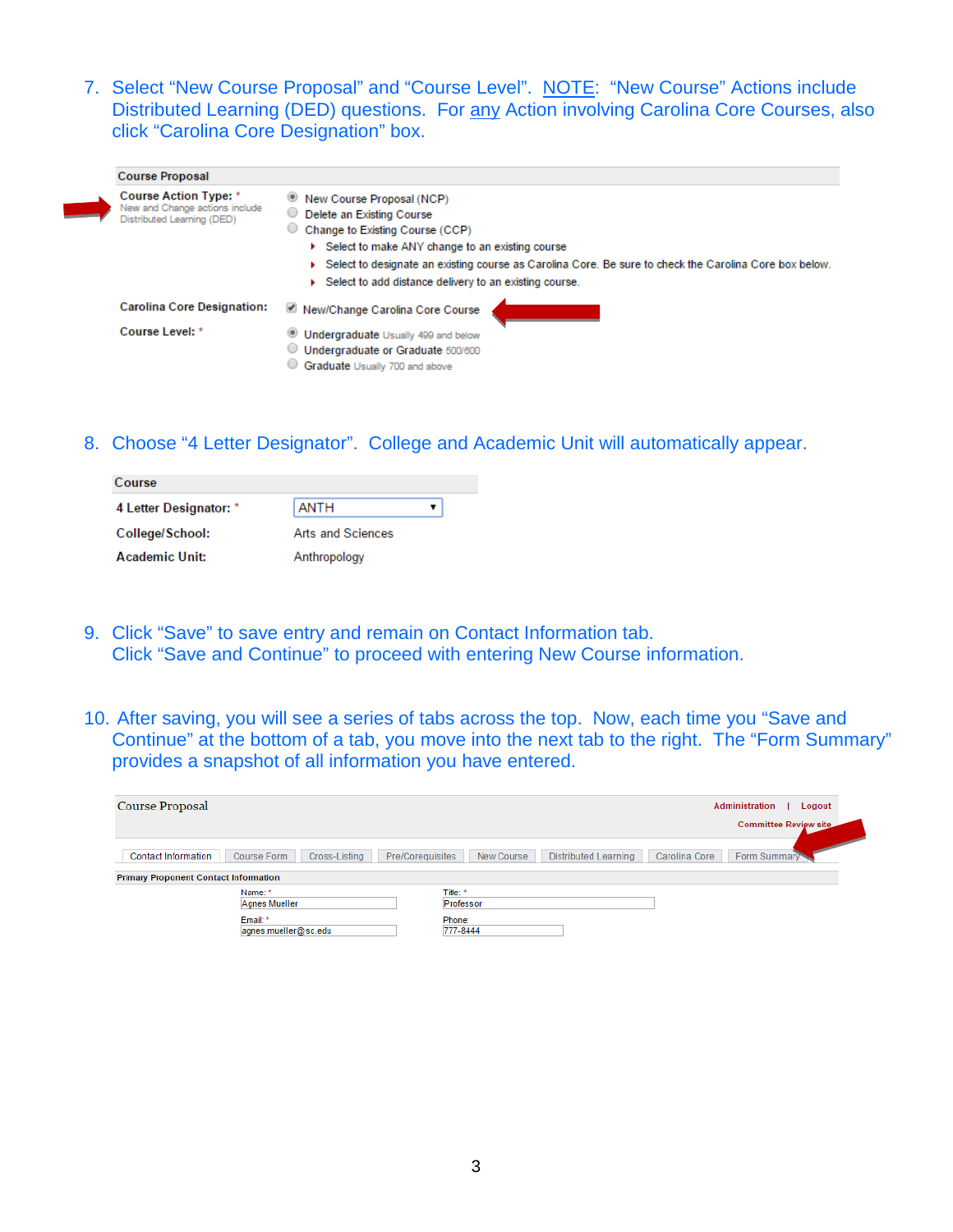## 11.The "Course Form", "Cross-Listing", and "Pre/Corequisites" tabs are where new course information details are entered.



12. The "Proposed Effective Term and Year" automatically defaults to a future semester. New courses may be added to the bulletin at any time. For a new course to be *scheduled* the following semester, it must be approved through faculty governance early in the approval semester.

| <b>Proposed Effective Term</b> | Spring             | 2016 |  |                                                                                                                 |  |
|--------------------------------|--------------------|------|--|-----------------------------------------------------------------------------------------------------------------|--|
| and Year for change to         |                    |      |  | New courses may be added to the bulletin at any time. For a new course to be scheduled the following semester,  |  |
| database/bulletin: *           | proposed semester. |      |  | the proposal must be approved through faculty governance at least two and a half months before the start of the |  |

## **NEW COURSE TAB**

13. Enter a Justification for creating the new course, and import a syllabus. Syllabus Guidelines may be found on the [Academic](http://www.sc.edu/provost/acadprog/forms/syllabus-guide.shtml) Programs website. You may copy and paste using the instructions below to retain formatting.

| <b>New Course Information</b> |                                                                                                                                                                                                                                                                                                                                                                                                                                                                                                                                                                                                                                                                                                                      |
|-------------------------------|----------------------------------------------------------------------------------------------------------------------------------------------------------------------------------------------------------------------------------------------------------------------------------------------------------------------------------------------------------------------------------------------------------------------------------------------------------------------------------------------------------------------------------------------------------------------------------------------------------------------------------------------------------------------------------------------------------------------|
|                               | Attachment must be in either Microsoft Word or plain text format. Please cut and paste the text into the box(es) provided.                                                                                                                                                                                                                                                                                                                                                                                                                                                                                                                                                                                           |
| Justification: *              | Firefox Users Only: The 'Paste' La button does not function. Please paste by clicking in the text area portion of the box below and selecting Ctrl-V on your keyboard. Please<br>visit this link for more information                                                                                                                                                                                                                                                                                                                                                                                                                                                                                                |
|                               | Pasting from Microsoft Word: When pasting from Microsoft Word, please use the 'Paste from Word' Lib button to preserve similar formatting. After clicking this button, right<br>click in the text area of the popup window and select Paste or select Ctrl-V on your keyboard.                                                                                                                                                                                                                                                                                                                                                                                                                                       |
|                               | <b>B</b> $I$ U ABC $\equiv \equiv \equiv \equiv$ Paragraph<br><b>Font Family</b>                                                                                                                                                                                                                                                                                                                                                                                                                                                                                                                                                                                                                                     |
|                               | X 电遥的 2  AA 編  三壬  年年 4  -9 (*  ∞ ※<br>$10$ MTmL                                                                                                                                                                                                                                                                                                                                                                                                                                                                                                                                                                                                                                                                     |
|                               | Philosophy fosters rigorous investigation into structure and validity of arguments. However, this does not help to address an abundance of philosophical<br>texts that are written in a literary style (Plato, Montaigne, Nietzsche, Kierkegaard, Mendelssohn, Lessing, etc.), nor does it help to identify and criticize<br>philosophical claims in literature (Morrison, Lessing, Hesse, Shakespeare, etc.). This course should provide studensts with the capacity to philosophically<br>engage with literary texts, learn about the historical development of this peculiar philosophical genre (dialogues, fictional speeches, depiction of<br>utopia/dystopia), and, if desired, create such works themselves. |
|                               | Path: p                                                                                                                                                                                                                                                                                                                                                                                                                                                                                                                                                                                                                                                                                                              |
| <b>Required Syllabus: *</b>   | Your course syllabus must meet the Carolina Core Syllabus Requirements, and you must explicitly document that it meets the Carolina Core Learning Outcomes you designate.<br>Firefox Users Only: The 'Paste' La button does not function. Please paste by clicking in the text area portion of the box below and selecting Ctrl-V on your keyboard. Please<br>visit this link for more information.<br>Pasting from Microsoft Word: When pasting from Microsoft Word, please use the 'Paste from Word' Lib button to preserve similar formatting. After clicking this button, right                                                                                                                                  |
|                               | click in the text area of the popup window and select Paste or select Ctrl-V on your keyboard.<br><b>B / U 486    ま 三 三 三</b><br>$\sim$                                                                                                                                                                                                                                                                                                                                                                                                                                                                                                                                                                              |
|                               | Paragraph<br>Font Family<br>※ 『』 『L』 2    A 編   三 扫    三 信 作 4  <br>$\mathcal{L}$ $\Omega$ $H$ $\mathbb{R}$ $\mathcal{L}$<br>G2 G                                                                                                                                                                                                                                                                                                                                                                                                                                                                                                                                                                                    |
|                               |                                                                                                                                                                                                                                                                                                                                                                                                                                                                                                                                                                                                                                                                                                                      |
|                               | Philosophy 105                                                                                                                                                                                                                                                                                                                                                                                                                                                                                                                                                                                                                                                                                                       |
|                               | The Art of Living                                                                                                                                                                                                                                                                                                                                                                                                                                                                                                                                                                                                                                                                                                    |
|                               | Path: p                                                                                                                                                                                                                                                                                                                                                                                                                                                                                                                                                                                                                                                                                                              |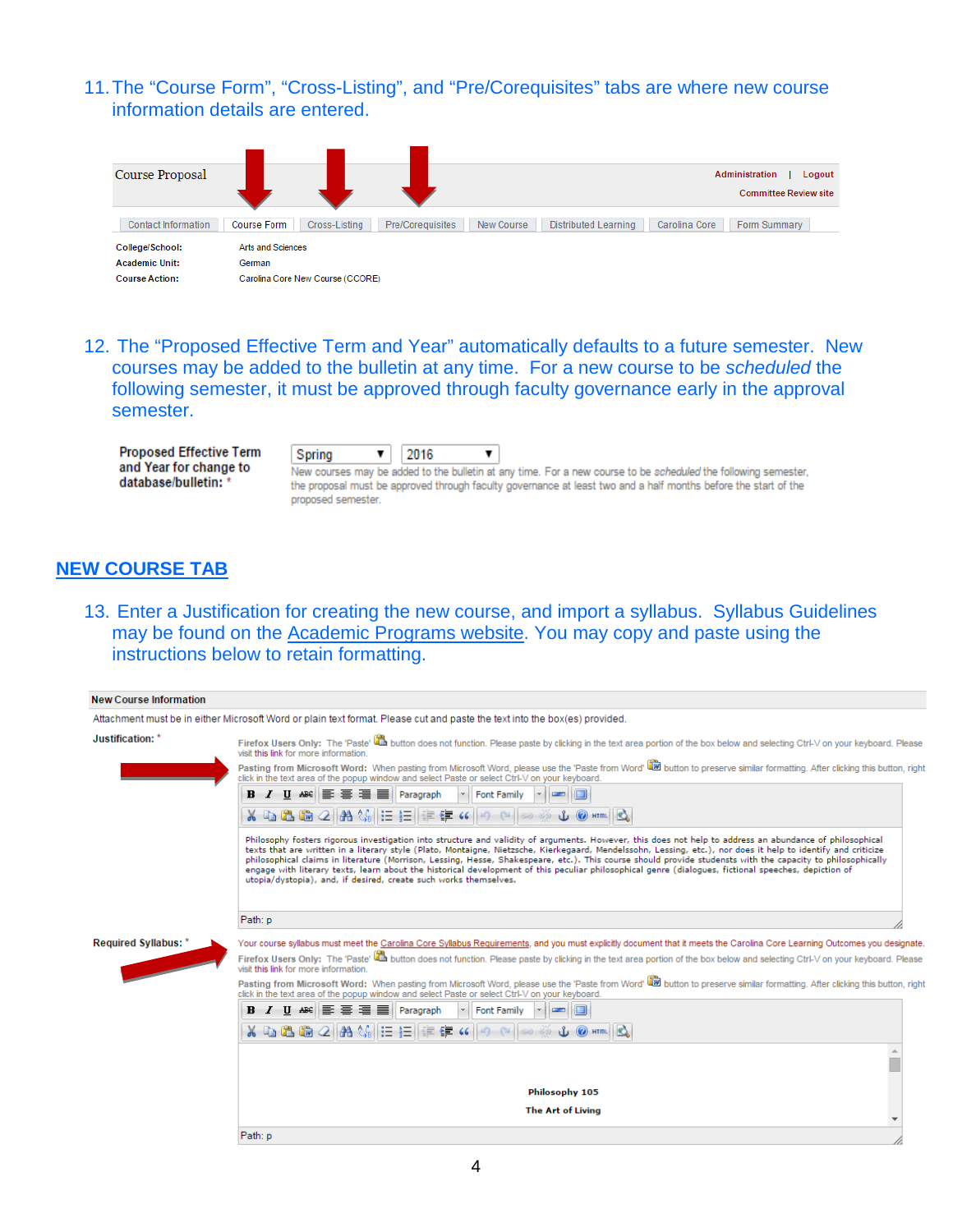14. Indicate whether course impacts another unit at USC Columbia, Palmetto College (Regional) Campuses, or both. Identify unit/campus, and paste in letter(s) or email(s) of concurrence. For more information about the potential impact of your proposal on other units or Palmetto College, please consult your [College](http://www.sc.edu/provost/acadprog/contacts/index.shtml) APL.

| Impact on Other Units or Regional Campuses              |                                                                                                                                                                                                                                                                                 |
|---------------------------------------------------------|---------------------------------------------------------------------------------------------------------------------------------------------------------------------------------------------------------------------------------------------------------------------------------|
| Impact on Other Units or<br><b>Regional Campuses: *</b> | Does the proposed course affect the curriculum of any other unit at USC Columbia or on a USC Regional Campus?<br>Yes, this course impacts offerings at USC Columbia and the Regional Campuses ▼                                                                                 |
|                                                         | Identify which Unit(s)/Campus(es):                                                                                                                                                                                                                                              |
|                                                         | Letter $1:$ *                                                                                                                                                                                                                                                                   |
|                                                         | Firefox Users Only: The 'Paste' ab button does not function. Please paste by clicking in the text area portion of the box below and selecting Ctrl-V on your keyboard.<br>Please visit this link for more information.                                                          |
|                                                         | Pasting from Microsoft Word: When pasting from Microsoft Word, please use the 'Paste from Word' (20) button to preserve similar formatting. After clicking this button,<br>right click in the text area of the popup window and select Paste or select Ctrl-V on your keyboard. |
|                                                         | <b>B</b> <i>I</i> U ABC   三 三 三   Paragraph<br>Font Family                                                                                                                                                                                                                      |
|                                                         | ※ む 遇 脑 2   船 徳   田 田 伊 建 4   つ (= ) ※<br>$0$ $m \leq$                                                                                                                                                                                                                          |
| <b>CONTRACTOR</b>                                       |                                                                                                                                                                                                                                                                                 |
|                                                         | Path: p                                                                                                                                                                                                                                                                         |
|                                                         | Letter 2:<br><b>B</b> <i>I</i> U ABC 三三三三四<br><b>Font Family</b><br>X & B B 2 A (A E E I<br>$E = 4$ $(6 \mid 4)$ (2 $\mid 60$<br>$\n  u$ $\n  u$                                                                                                                                |
|                                                         |                                                                                                                                                                                                                                                                                 |

# *If you are not proposing Distributed Delivery, please proceed to Step 21.*

## **DISTRIBUTED LEARNING TAB**

15. If the course is delivered fully or partially via distributed learning, please indicate the method(s), and percentage(s) of each.

| Course Proposal                             | Admini                                                                                                                                                                                                                                                                                                                                                                                                                                         |
|---------------------------------------------|------------------------------------------------------------------------------------------------------------------------------------------------------------------------------------------------------------------------------------------------------------------------------------------------------------------------------------------------------------------------------------------------------------------------------------------------|
|                                             | C                                                                                                                                                                                                                                                                                                                                                                                                                                              |
| <b>Contact Information</b>                  | Cross-Listing<br><b>Distributed Learning</b><br>Form Summary<br><b>Course Form</b><br>Pre/Coreguisites<br>New Course                                                                                                                                                                                                                                                                                                                           |
| College/School:                             | Education                                                                                                                                                                                                                                                                                                                                                                                                                                      |
| <b>Academic Unit:</b>                       | Middle Level Education                                                                                                                                                                                                                                                                                                                                                                                                                         |
| <b>Course Action:</b>                       | New Course Proposal (NCP)                                                                                                                                                                                                                                                                                                                                                                                                                      |
| Course:                                     | <b>EDML 478</b>                                                                                                                                                                                                                                                                                                                                                                                                                                |
|                                             |                                                                                                                                                                                                                                                                                                                                                                                                                                                |
| <b>Course Delivery</b>                      |                                                                                                                                                                                                                                                                                                                                                                                                                                                |
| Is this course only offered face to face? * | No<br>$\mathbf{v}$                                                                                                                                                                                                                                                                                                                                                                                                                             |
|                                             | Proposed Delivery Methods: Please check the method(s) below that will be used to deliver course instruction.<br>Traditional Face-to-Face Instruction<br>Must be combined with another method.<br>Web Delivery - Synchronous<br>Instruction is delivered and received simultaneously.<br>Web Delivery - Asynchronous<br>Instruction is delivered at one time and received at another.<br>Two Way Audio/Visual<br><b>Other Distance Delivery</b> |
| % Face-to-Face: *                           | 33% - 49%<br>Be sure your syllabus clearly states when and where students meet face-to-face.<br>▼                                                                                                                                                                                                                                                                                                                                              |
| % Asynchronous: *                           | 50% - 99%<br>۷.                                                                                                                                                                                                                                                                                                                                                                                                                                |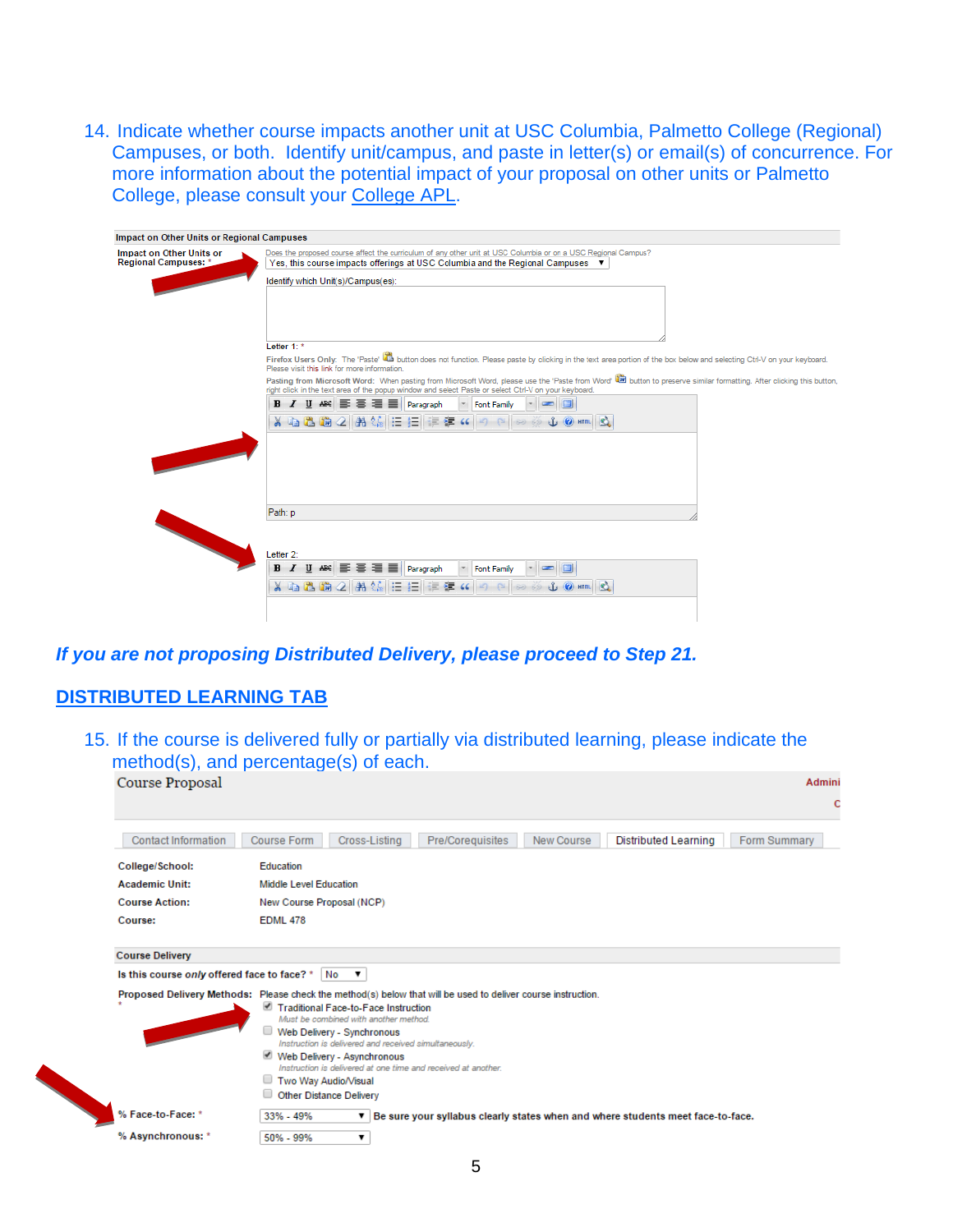# 16. Provide the appropriate information Student-Instructor (S2I), Student-Student (S2S), and Student-Content (S2C) interaction.

| <b>Course Syllabus</b>                                         |                                                                                                                                                                                                                 |
|----------------------------------------------------------------|-----------------------------------------------------------------------------------------------------------------------------------------------------------------------------------------------------------------|
| <b>Provisions for Course</b><br><b>Content Interactions: *</b> | Please describe how the following types of interaction have been appropriately incorporated into the course: Student-Professor Interaction, Student-Student<br>Interaction, and Student to Content Interaction. |
|                                                                | 17. Paste course syllabus in the textbox provided, making sure to adhere to the Syllabus Checklist                                                                                                              |
| Course Syllabus: *                                             | guidelines, and additional instructions.                                                                                                                                                                        |
|                                                                | Please review and edit the syllabus you have entered to ensure it meets the quidelines set by the<br>Faculty Senate Instructional Development Committee: Syllabus Checklist for DED Approval.                   |
|                                                                | Contact the chair of the Faculty Senate Instructional Development Committee for syllabus development questions.                                                                                                 |
|                                                                | <b>Synchronous Syllabus Resources</b><br>Synchronous course instruction is delivered and received simultaneously.                                                                                               |
|                                                                | Courses that are fully or primarily synchronous should have a syllabus that includes:                                                                                                                           |
|                                                                | A tally showing a total of 700 synchronous "instructor-student contact minutes"<br>per credit hour (2100 minutes for a 3-credit course)                                                                         |
|                                                                | The days, times, and place (if necessary) of class meetings                                                                                                                                                     |
|                                                                | See Model Syllabus for Synchronous Distance Course (PDF)                                                                                                                                                        |
|                                                                | <b>Asynchronous Syllabus Resources</b><br>Asynchronous instruction is delivered at one time and received at another.                                                                                            |
|                                                                | Courses that are fully or primarily asynchronous should have a syllabus that includes:                                                                                                                          |
|                                                                | $\triangleright$ A tally showing the total "learning minutes" a typical student spends on activities<br>within each week/module.                                                                                |
|                                                                | A minimum of 2100 learning minutes per credit hour (6300 minutes for a 3-credit course)<br>for the semester. Note: The final exam period may not count towards this total.                                      |
|                                                                | See Model Syllabus for Asynchronous Distance Course (PDF)                                                                                                                                                       |

#### Asynchronous instruction is delivered at one time and received at another.

 $\mathbf{r}$ 

Firefox Users Only: The 'Paste' and button does not function. Please paste by clicking in the text area portion of the box below and selecting Ctrl-V on your keyboard. Please visit

this link for more information.<br>Pasting from Microsoft Word: When pasting from Microsoft Word, please use the 'Paste from Word' and button to preserve similar formatting. After clicking this button, right click<br>In the text

|  | X 电压的公路法 三日年年 (9 8 8 % 10mm 5) |  |
|--|--------------------------------|--|
|  |                                |  |
|  |                                |  |
|  |                                |  |
|  |                                |  |
|  |                                |  |
|  |                                |  |

18. Explain the need to offer the course via distributed delivery, and the technology required of students in the course.

| <b>Justification for Distance Delivery</b>    |                                                                                                                                                                                                                          |
|-----------------------------------------------|--------------------------------------------------------------------------------------------------------------------------------------------------------------------------------------------------------------------------|
| <b>Benefits of Distributed</b><br>Delivery: * | Briefly explain the benefits of developing a distributed version of this course.<br>provides course selection for distance education graduate students<br>pursuing a graduate level degree with focus in transportation. |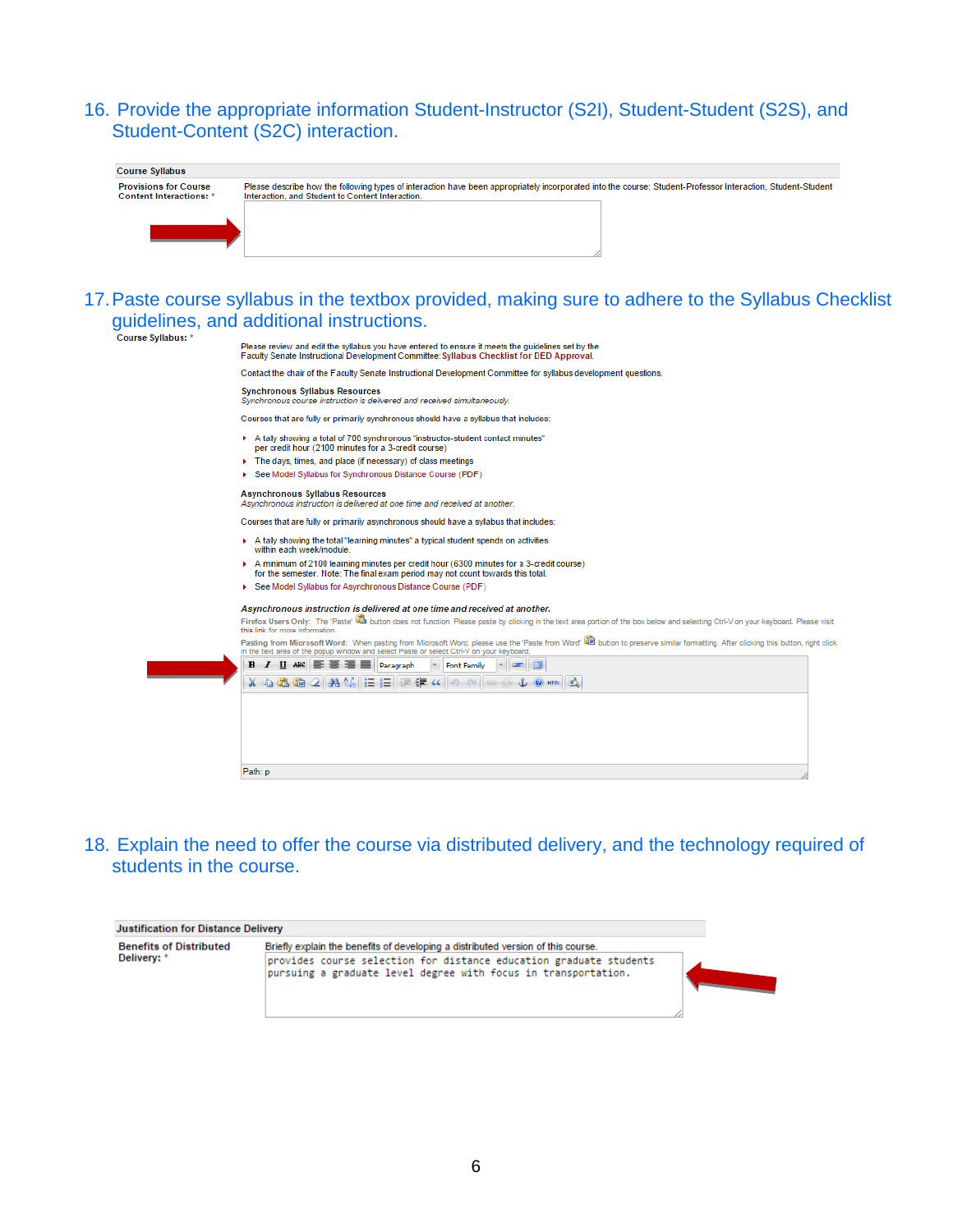## If you are not proposing Carolina Core designation, please proceed to Step 21.

## **CAROLINA CORE TAB**

19. Enter answers to the questions regarding College Priority Registration, and whether the course is an overlay course.

| <b>Contact Information</b>                              | Cross-Listing<br>Pre/Coreguisites<br><b>Change Course</b><br><b>Distributed Learning</b><br>Carolina Core<br>Form Summary<br><b>Course Form</b>                                                                                                                                                                                                                                                               |  |  |  |
|---------------------------------------------------------|---------------------------------------------------------------------------------------------------------------------------------------------------------------------------------------------------------------------------------------------------------------------------------------------------------------------------------------------------------------------------------------------------------------|--|--|--|
| College/School:                                         | Arts and Sciences                                                                                                                                                                                                                                                                                                                                                                                             |  |  |  |
| <b>Academic Unit:</b>                                   | Chemistry                                                                                                                                                                                                                                                                                                                                                                                                     |  |  |  |
| <b>Course Action:</b>                                   | Carolina Core Modification to Existing Course (CCORE)                                                                                                                                                                                                                                                                                                                                                         |  |  |  |
| Course:                                                 | <b>CHEM 107</b>                                                                                                                                                                                                                                                                                                                                                                                               |  |  |  |
| <b>Carolina Core Information</b><br><b>INSTRUCTIONS</b> | Proposing a Carolina Core Course is a unique curricular action that requires certain specific information different from other course change or new course proposals. You will be asked to justify in<br>detail how your proposed course meets Carolina Core requirements, and addresses Core learning outcomes. It is important that your responses be as complete as possible.                              |  |  |  |
|                                                         | Note: All Carolina Core Courses must use a standard grading system (A through F). Your course syllabus must explicitly document that it meets the Learning Outcomes you mark below.                                                                                                                                                                                                                           |  |  |  |
| <b>College/School Registration</b><br>Priority: *       | Answer this question if you are proposing a Carolina Core Course that has priority for your college or school<br>$\circ$ Yes $\circ$ No<br>Registration priority means that students with specific school and major codes have first priority for registration in the course. Remaining seats are open to all students. (Registration<br>priority is necessary practice in some of the professional schools.) |  |  |  |
| Is this an overlay course? *                            | $\circ$ Yes $\circ$ No                                                                                                                                                                                                                                                                                                                                                                                        |  |  |  |

## 20. Click the "+" sign next to the Learning Outcome(s) the course fulfills to open text boxes. Add the required text into the boxes.

Carolina Core Learning Outcomes

Click on the numbered learning outcomes below to view the related questions.

**GROUP L** 

- 1. Aesthetic and Interpretive Understanding Create or interpret literary, visual, or performing arts
- 2. Analytical Reasoning and Problem-Solving<br>+ Apply the methods of mathematical, statistical, or analytical reasoning to critically evaluate data, solve problems, and effectively communicate findings verbally and graphically
- 3. Effective, Engaged, and Persuasive Communication (Writing)
- I dentify and analyze issues, develop logical and persuasive arguments, and communicate ideas clearly for a variety of audiences and purposes through writing.
- 4. Global Citizenship and Multicultural Understanding
	- Historical Thinking
		- + Use the principles of historical thinking to understand past human societies.
	- Social Sciences/Cultural Identities
	- \* Use the principles of the social sciences to explore diverse cultural identities and to analyze political and environmental issues.
	- More Than One Language<br>+ Communicate effectively in more than one language.

#### 5. Scientific Literacy

- Apply the principles and language of the natural sciences and associated technologies to historical and contemporary issues
- A. How will the students be required to demonstrate an understanding of, and use, the basic principles, concepts, and terms of the specific scientific discipline?
- B. How will students demonstrate and apply their understanding of the scientific method using observation, inquiry, formulation of hypotheses, and experimentation, to explain natural phenomena?
- C. Describe how students in the course will be required to evaluate the relationships between science, technology, and society as these affect critical historical or contemporary issues.
- D. What specific assignments, projects, or student works will be used to measure successful student outcomes in this course?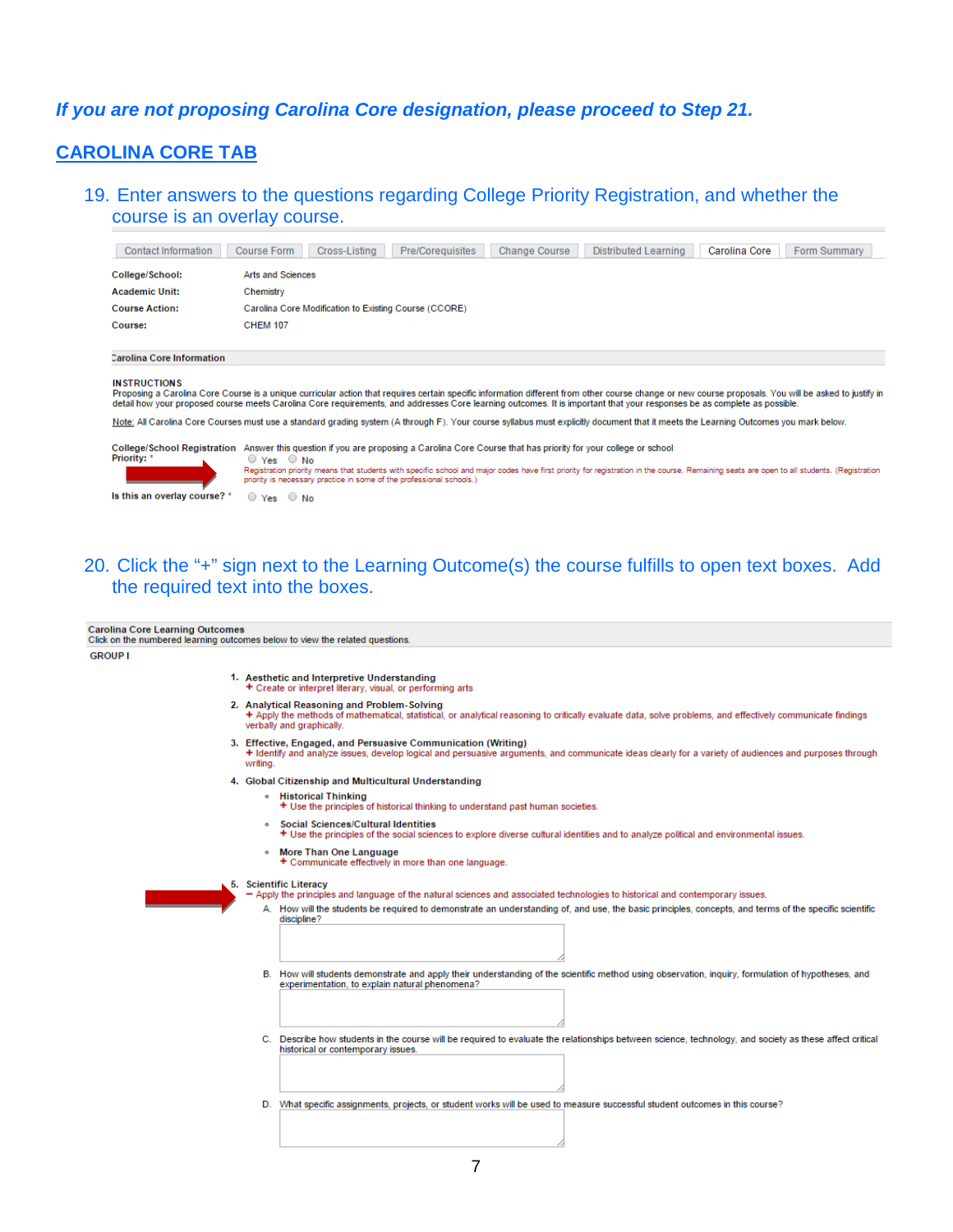# **FORM SUMMARY TAB**

21. Click on "Expand All +" to view complete proposal information.

| Course Proposal:<br>Submit Proposal  |                                                                                                                                                                                                                                                       |                                           | <b>Administration</b><br>Logout<br><b>Committee Review site</b>                 |  |  |
|--------------------------------------|-------------------------------------------------------------------------------------------------------------------------------------------------------------------------------------------------------------------------------------------------------|-------------------------------------------|---------------------------------------------------------------------------------|--|--|
| <b>Contact Information</b>           | <b>Course Form</b><br>Cross-Listina<br>Pre/Coreguisites                                                                                                                                                                                               | <b>Distributed Learning</b><br>New Course | <b>Form Summary</b>                                                             |  |  |
|                                      | . All the data in this form has been saved. If you wish to edit any section, please click the appropriate tab or on the pencil icon.<br>Please fully review the proposal below before clicking the "Submit Proposal" button at the bottom of the page |                                           |                                                                                 |  |  |
|                                      |                                                                                                                                                                                                                                                       |                                           | <b>Print Form Summary</b>                                                       |  |  |
| EDML 478   New Course Proposal (NCP) |                                                                                                                                                                                                                                                       |                                           | Expand All +                                                                    |  |  |
| College/School:                      | Education                                                                                                                                                                                                                                             | <b>Proposed Effective Term and</b>        | <b>Fall 2016</b>                                                                |  |  |
| <b>Academic Unit:</b>                | Middle Level Education                                                                                                                                                                                                                                | Year for change to<br>database/bulletin:  |                                                                                 |  |  |
| <b>Course Action:</b>                | New Course Proposal (NCP)                                                                                                                                                                                                                             | <b>Primary Proponent Contact:</b>         | <b>Nathan Carnes</b>                                                            |  |  |
|                                      |                                                                                                                                                                                                                                                       |                                           |                                                                                 |  |  |
| Course:                              | <b>EDML 478</b>                                                                                                                                                                                                                                       |                                           | Associate Professor/Program Coordinator<br>ncarnes@mailbox.sc.edu<br>8037774868 |  |  |
| <b>New Course Information</b>        |                                                                                                                                                                                                                                                       |                                           | $Collapse -$                                                                    |  |  |
| 4-letter Designator:                 | <b>EDML</b>                                                                                                                                                                                                                                           |                                           |                                                                                 |  |  |

22.Click on the "pencil" icon to return to a section to make additional edits. Or, click on that section's tab at the top of the proposal page.

| Course Proposal:<br>Submit Proposal  |                                                                                                                                      |                  |                                          |                                    |                                                                       | <b>Administration</b><br>Logout<br><b>Committee Review site</b> |
|--------------------------------------|--------------------------------------------------------------------------------------------------------------------------------------|------------------|------------------------------------------|------------------------------------|-----------------------------------------------------------------------|-----------------------------------------------------------------|
|                                      |                                                                                                                                      |                  |                                          |                                    |                                                                       |                                                                 |
| <b>Contact Information</b>           | <b>Course Form</b><br>Cross-Listing                                                                                                  | Pre/Coreguisites | New Course                               | <b>Distributed Learning</b>        | <b>Form Summary</b>                                                   |                                                                 |
|                                      | . All the data in this form has been saved. If you wish to edit any section, please click the appropriate tab or on the pencil icon. |                  |                                          |                                    |                                                                       |                                                                 |
|                                      | Please fully review the proposal below before clicking the "Submit Proposal" button at the bottom of the page                        |                  |                                          |                                    |                                                                       |                                                                 |
|                                      |                                                                                                                                      |                  |                                          |                                    |                                                                       | <b>Print Form Summary</b>                                       |
| EDML 478   New Course Proposal (NCP) |                                                                                                                                      |                  |                                          |                                    |                                                                       | Expand All +                                                    |
| College/School:                      | Education                                                                                                                            |                  |                                          | <b>Proposed Effective Term and</b> | <b>Fall 2016</b>                                                      |                                                                 |
| <b>Academic Unit:</b>                | <b>Middle Level Education</b>                                                                                                        |                  | Year for change to<br>database/bulletin: |                                    |                                                                       |                                                                 |
| <b>Course Action:</b>                | New Course Proposal (NCP)                                                                                                            |                  |                                          | <b>Primary Proponent Contact:</b>  | <b>Nathan Carnes</b>                                                  |                                                                 |
| Course:                              | <b>EDML 478</b>                                                                                                                      |                  |                                          |                                    | Associate Professor/Program 0<br>ncarnes@mailbox.sc.edu<br>8037774868 | rdinator                                                        |
| <b>New Course Information</b>        |                                                                                                                                      |                  |                                          |                                    |                                                                       | Collapse -                                                      |
| 4-letter Designator:                 | <b>EDML</b>                                                                                                                          |                  |                                          |                                    |                                                                       |                                                                 |
| <b>Course Number:</b>                | 478                                                                                                                                  |                  |                                          |                                    |                                                                       |                                                                 |

23. When you are done editing, and are ready to send the proposal for approval, click the "Submit Proposal" button at the bottom of the screen.

| Submit Proposal     | <b>Back to Proposal Management Screen</b> |                  |            |               |            |  |
|---------------------|-------------------------------------------|------------------|------------|---------------|------------|--|
|                     | <b>USC LINKS:</b>                         | <b>DIRECTORY</b> | <b>MAP</b> | <b>EVENTS</b> | <b>VIP</b> |  |
| 18 · provost@sc.edu |                                           |                  |            |               |            |  |